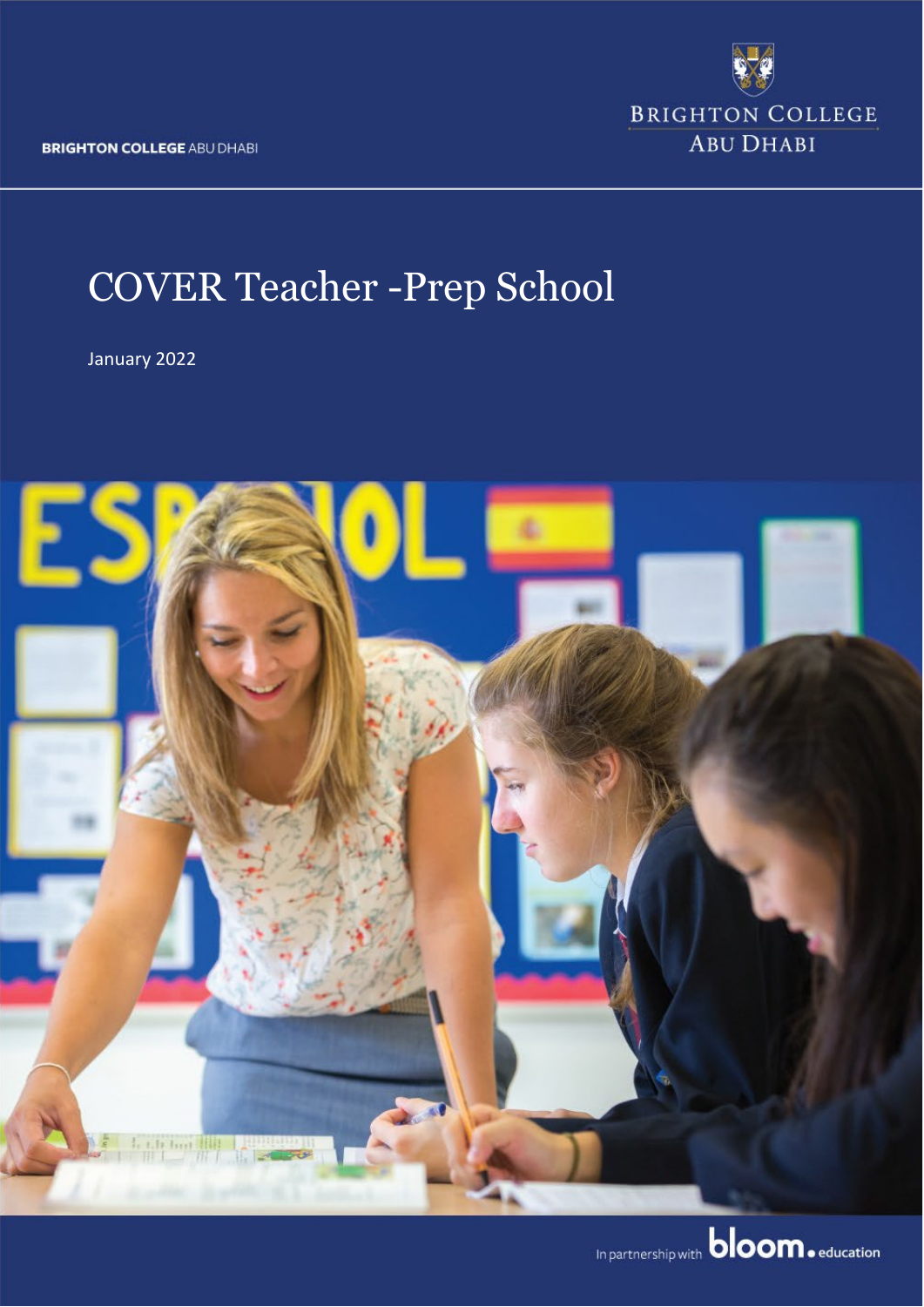

#### **Brighton College Abu Dhabi wishes to recruit a COVER Teacher-Prep School**

Brighton College Abu Dhabi, a sister school of Brighton College UK, is a leading Independentstyle British International School located in the United Arab Emirates. Founded in 2011 at a prime location on Abu Dhabi Island on a purpose-built, state-of-the-art campus, the College is heavily over-subscribed and was rated outstanding in all six categories at the most recent ADEK inspection (2018). The full report is available on the website.



Brighton College Abu Dhabi benefits from a strong partnership with Brighton College, the UK's top co-educational independent school, and with Brighton College Al Ain, Brighton College Dubai, Brighton College Bangkok and Brighton College Singapore. The Brighton family of schools currently educates more than 5,000 pupils.

A key component of Brighton's internationalism is the importance it places upon ensuring that its sister schools are authentically interpreting its values and ethos. Each school combines academic excellence with a wealth of co-curricular opportunities, all underpinned by a deep commitment to the individual needs and enthusiasms of every child. All pupils in the Brighton family of schools are valued for their own sake and encouraged to develop their talents to the full, in a community where there are no stereotypes and every achievement, however small, is noticed.

Brighton's success is built upon recruiting genuinely inspirational teachers who can enthuse about their subject and will maintain an exciting and vibrant intellectual environment in which children are able to explore their interests, develop their existing talents and acquire new ones.

This is a unique opportunity to join an exceptional and hardworking team with the united goal of ensuring that every child reaches their potential both academically and socially, by pushing boundaries and broadening horizons. Our positioning as one of the leading academic schools in the Middle East, is testament to the dedication and hard work of our Common Room.

Packages are amongst the best globally with an excellent basic salary and comprehensive benefits. We also offer exceptional levels of financial support for Continuing Professional Development.

#### **Brighton College**

Brighton College School delivers an innovative and exciting curriculum leading to GCSEs and A Levels. Our external examination results in Years 11, 12 and 13 are 'well above curriculum and world averages' (ADEK Inspection Report 2018).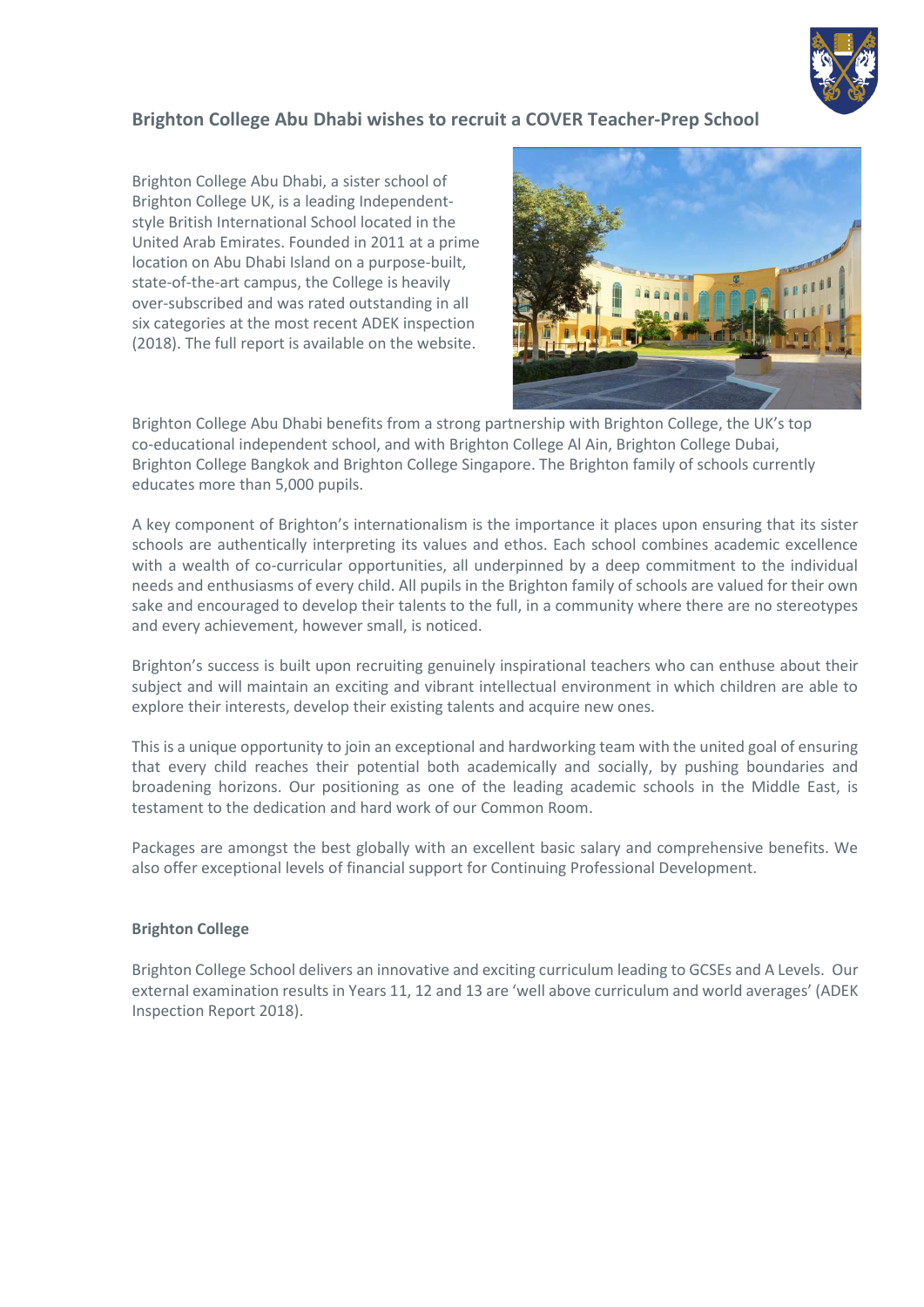

# PERSON SPECIFICATION

- The successful candidate for this challenging and rewarding position will have at least two years' experience of teaching.
- Essential qualities will include the ability to think strategically, work collaboratively and to present to parents, pupils and colleagues a warm, engaging and approachable personality.
- The successful candidate will have a university degree and teaching qualification from a good UK University.
- A distinguished record of teaching.
- A strong record of professional development.
- Excellent knowledge of GCSE and A Level as relevant
- Residing in the UAE

### JOB DESCRIPTION

Responsible for: Brighton College is a dynamic and exciting school looking for enthusiastic and passionate teachers. This is a unique opportunity to join an exceptional and hard-working team with the united goal of ensuring that every child reaches their potential both academically and socially, by pushing boundaries and broadening horizons.

Consulting with: All staff Reporting to: Head of Prep School

# RESPONSIBILITIES OF POSITION

In the Prep School, the successful candidate will:

- To be an ambassador of the College at all times, in school and the United Arab Emirates
- To teach a maximum of an 80% teaching timetable, carry out duties (up to four per week) and actively support the CCA Programme leading a minimum of two activities per week
- To encourage each pupil to reach their academic potential through enthusiastic and personalised teaching, tailored stretch and challenge, rigorous record keeping and follow up
- To be aware of and comply with all the College policies including those for marking and assessment, teaching and learning and reporting
- To develop and share schemes of work and resources, using the agreed formats
- To assist with covering colleagues as required
- To attend all meetings and INSET as required
- To prepare, invigilate and assess, as required internal and external tests and examinations
- To work within a House team as a Tutor in either Years 7-11 or Years 12-13
- To show an active interest in each child's personal and domestic circumstances and to foster the personal and social developments of each pupil in your care
- To actively promote the social, moral and cultural ethos of the College community
- To create an atmosphere of support by being aware of, and fully complying with, all the College policies; including the Code of Conduct, School Rules, and the Antibullying Policy